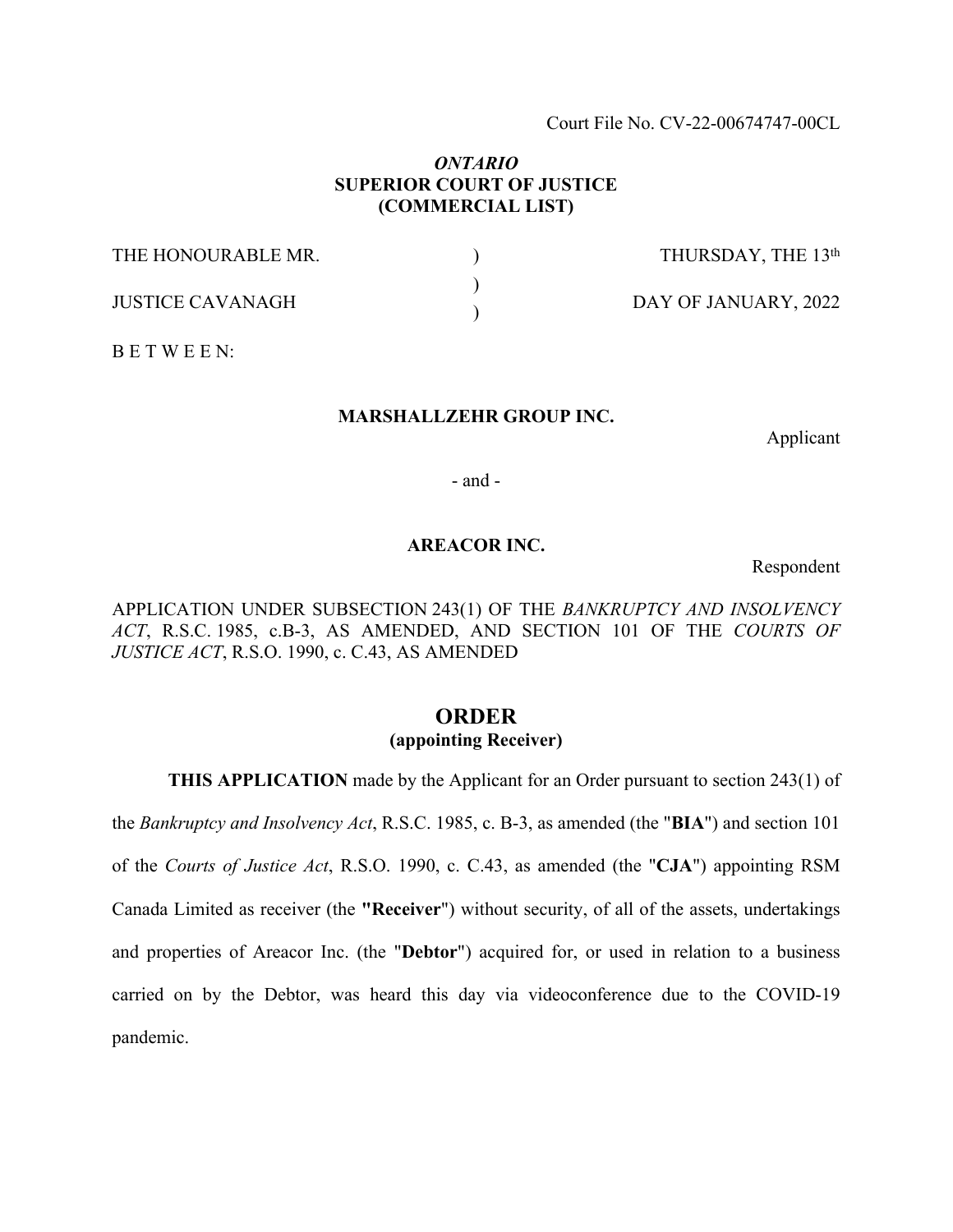**ON READING** the affidavit of Murray Snedden sworn January 6, 2022 and the Exhibits thereto and the affidavit of Roni Gilyana sworn January 12, 2022 and the Exhibits thereto, and on hearing the submissions of counsel for the Applicant, the Respondent, and the other parties listed on the Participant Information Sheet, no one else appearing for the parties listed on the service list although duly served as appears from the affidavits of service filed with the Court, and on reading the consent of RSM Canada Limited to act as the Receiver,

#### **SERVICE**

1. **THIS COURT ORDERS** that the time for service of the Notice of Application and the Application Record is hereby abridged and validated so that this application is properly returnable today and hereby dispenses with further service thereof.

#### **APPOINTMENT**

2. **THIS COURT ORDERS** that pursuant to section 243(1) of the BIA and section 101 of the CJA, RSM Canada Limited is hereby appointed Receiver, without security, of all of the assets, undertakings and properties of the Debtor acquired for, or used in relation to a business carried on by the Debtor, including all proceeds thereof (the "**Property**"), including, without limitation, the real property described in **Schedule "A"** attached hereto.

## **RECEIVER'S POWERS**

3. **THIS COURT ORDERS** that the Receiver is hereby empowered and authorized, but not obligated, to act at once in respect of the Property and, without in any way limiting the generality of the foregoing, the Receiver is hereby expressly empowered and authorized to do any of the following where the Receiver considers it necessary or desirable: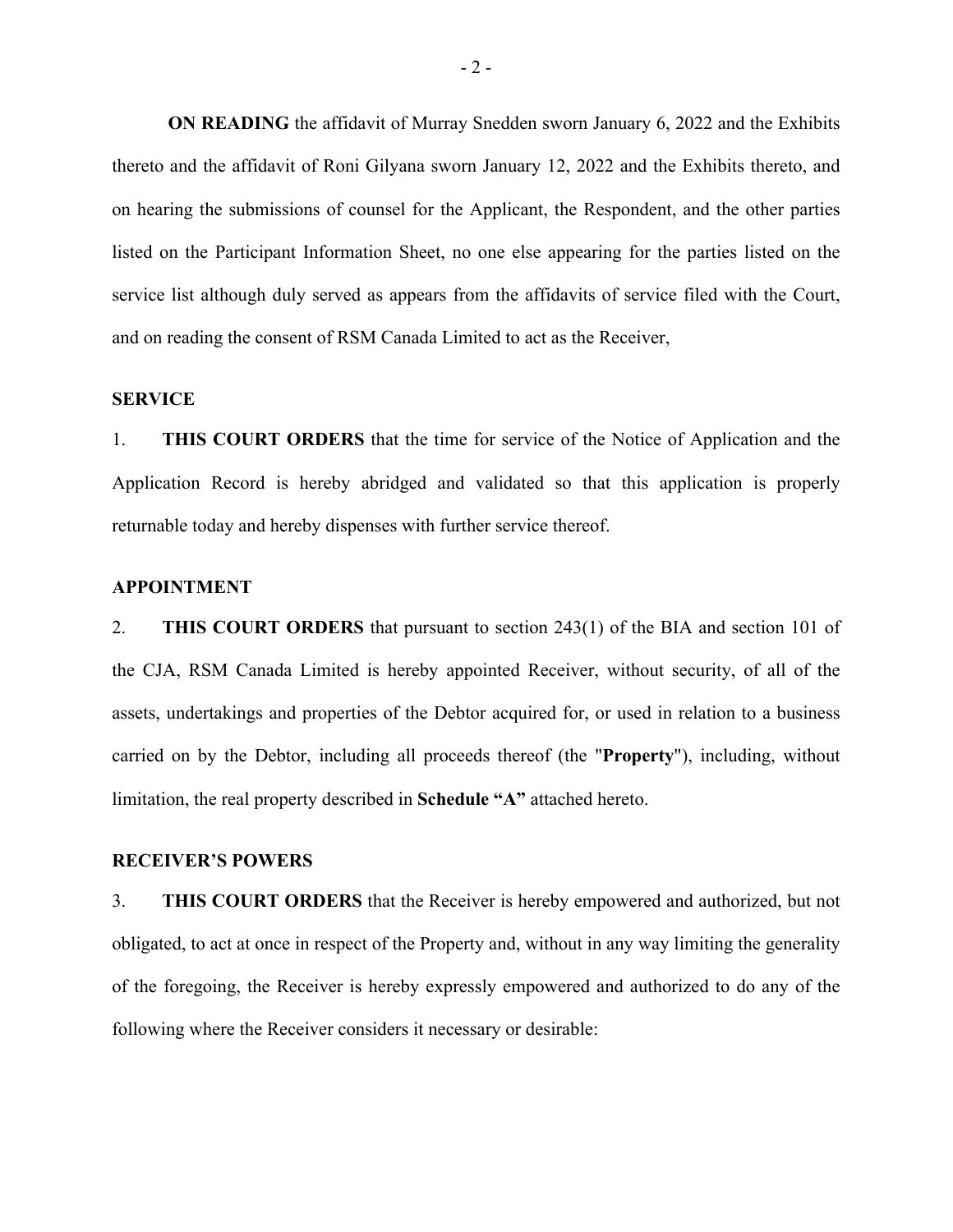- (a) to take possession of and exercise control over the Property and any and all proceeds, receipts and disbursements arising out of or from the Property;
- (b) to receive, preserve, and protect the Property, or any part or parts thereof, including, but not limited to, the changing of locks and security codes, the relocating of Property to safeguard it, the engaging of independent security personnel, the taking of physical inventories and the placement of such insurance coverage as may be necessary or desirable;
- (c) to manage, operate, and carry on the business of the Debtor, including the powers to enter into any agreements, incur any obligations in the ordinary course of business, cease to carry on all or any part of the business, or cease to perform any contracts of the Debtor;
- (d) to engage consultants, appraisers, agents, experts, auditors, accountants, managers, counsel and such other persons from time to time and on whatever basis, including on a temporary basis, to assist with the exercise of the Receiver's powers and duties, including without limitation those conferred by this Order;
- (e) to purchase or lease such machinery, equipment, inventories, supplies, premises or other assets to continue the business of the Debtor or any part or parts thereof;
- (f) to receive and collect all monies and accounts now owed or hereafter owing to the Debtor and to exercise all remedies of the Debtor in collecting such monies, including, without limitation, to enforce any security held by the Debtor;
- (g) to settle, extend or compromise any indebtedness owing to the Debtor;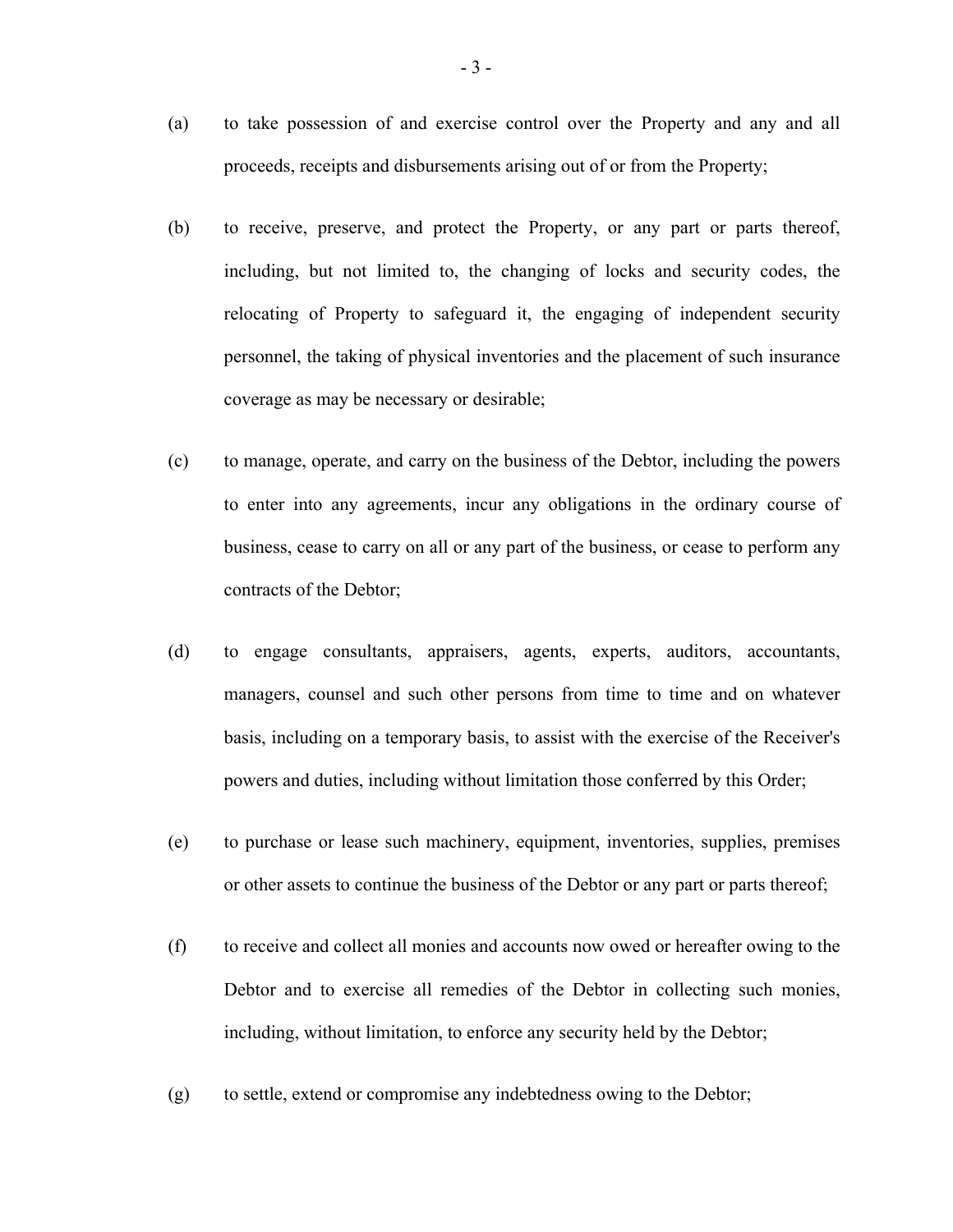- (h) to execute, assign, issue and endorse documents of whatever nature in respect of any of the Property, whether in the Receiver's name or in the name and on behalf of the Debtor, for any purpose pursuant to this Order;
- (i) to initiate, prosecute and continue the prosecution of any and all proceedings and to defend all proceedings now pending or hereafter instituted with respect to the Debtor, the Property or the Receiver, and to settle or compromise any such proceedings. The authority hereby conveyed shall extend to such appeals or applications for judicial review in respect of any order or judgment pronounced in any such proceeding;
- (j) to market any or all of the Property, including advertising and soliciting offers in respect of the Property or any part or parts thereof and negotiating such terms and conditions of sale as the Receiver in its discretion may deem appropriate;
- (k) to sell, convey, transfer, lease or assign the Property or any part or parts thereof out of the ordinary course of business,
	- (i) without the approval of this Court in respect of any transaction not exceeding \$250,000, provided that the aggregate consideration for all such transactions does not exceed \$500,000; and
	- (ii) with the approval of this Court in respect of any transaction in which the purchase price or the aggregate purchase price exceeds the applicable amount set out in the preceding clause;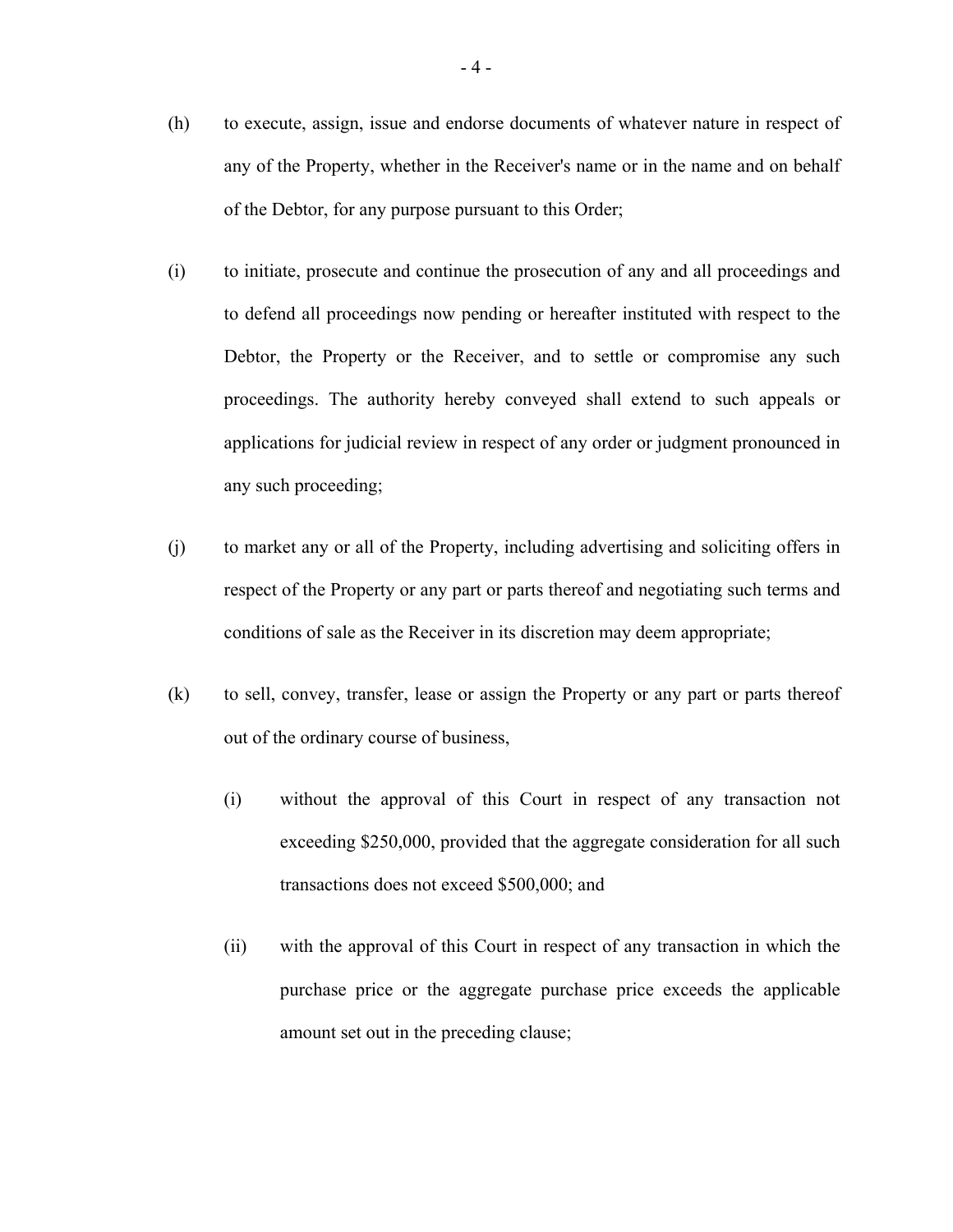and in each such case notice under subsection 63(4) of the Ontario *Personal Property Security Act*, or section 31 of the Ontario *Mortgages Act*, as the case may be, shall not be required, and in each case the Ontario *Bulk Sales Act* shall not apply;

- (l) to apply for any vesting order or other orders necessary to convey the Property or any part or parts thereof to a purchaser or purchasers thereof, free and clear of any liens or encumbrances affecting such Property;
- (m) to report to, meet with and discuss with such affected Persons (as defined below) as the Receiver deems appropriate on all matters relating to the Property and the receivership, and to share information, subject to such terms as to confidentiality as the Receiver deems advisable;
- (n) to register a copy of this Order and any other Orders in respect of the Property against title to any of the Property;
- (o) to apply for any permits, licences, approvals or permissions as may be required by any governmental authority and any renewals thereof for and on behalf of and, if thought desirable by the Receiver, in the name of the Debtor;
- (p) to enter into agreements with any trustee in bankruptcy appointed in respect of the Debtor, including, without limiting the generality of the foregoing, the ability to enter into occupation agreements for any property owned or leased by the Debtor;
- (q) to exercise any shareholder, partnership, joint venture or other rights which the Debtor may have; and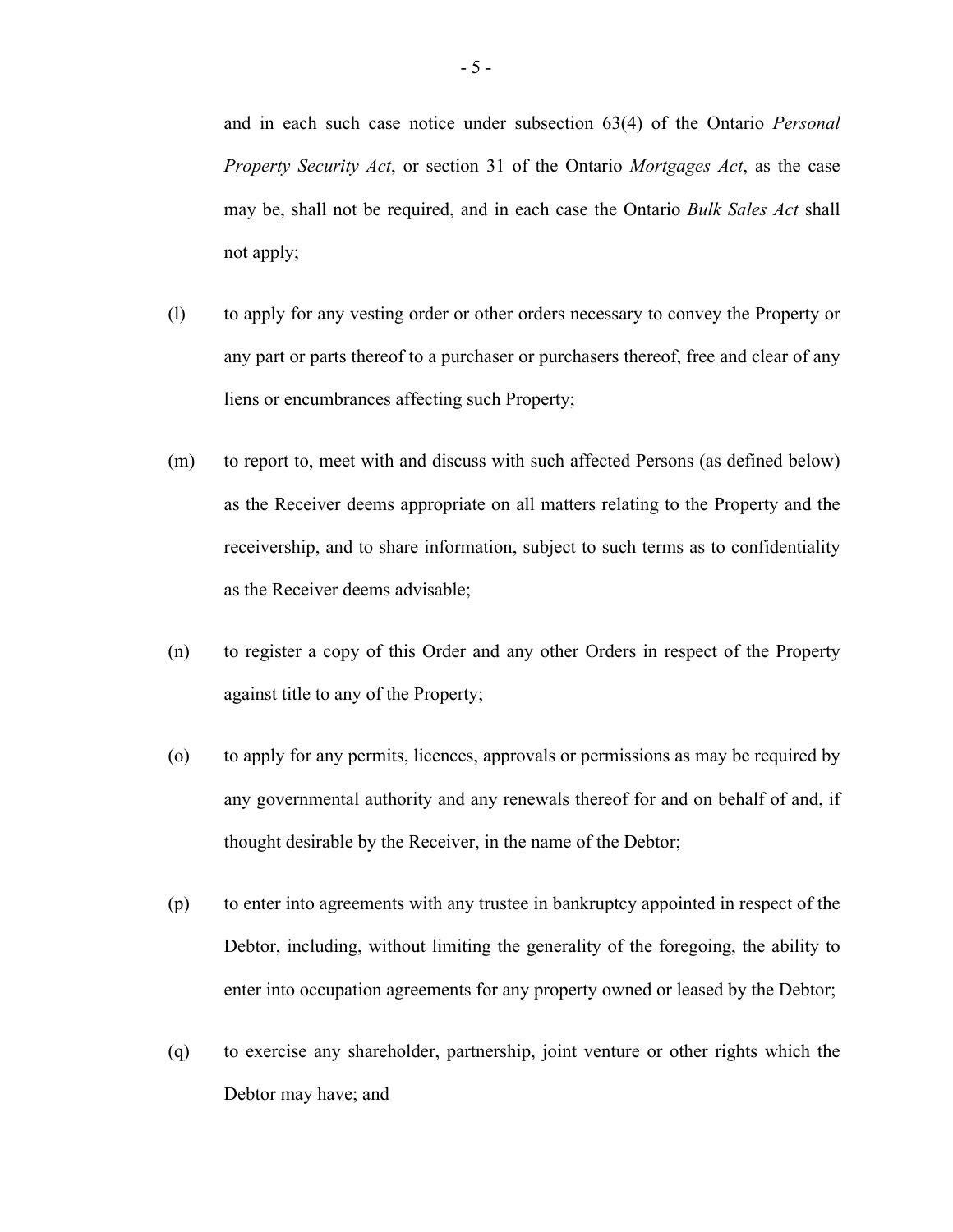(r) to take any steps reasonably incidental to the exercise of these powers or the performance of any statutory obligations,

and in each case where the Receiver takes any such actions or steps, it shall be exclusively authorized and empowered to do so, to the exclusion of all other Persons (as defined below), including the Debtor, and without interference from any other Person.

## **DUTY TO PROVIDE ACCESS AND CO-OPERATION TO THE RECEIVER**

4. **THIS COURT ORDERS** that (i) the Debtor, (ii) all of its current and former directors, officers, employees, agents, accountants, legal counsel and shareholders, and all other persons acting on its instructions or behalf, and (iii) all other individuals, firms, corporations, governmental bodies or agencies, or other entities having notice of this Order (all of the foregoing, collectively, being "**Persons**" and each being a "**Person**") shall forthwith advise the Receiver of the existence of any Property in such Person's possession or control, shall grant immediate and continued access to the Property to the Receiver, and shall deliver all such Property to the Receiver upon the Receiver's request.

5. **THIS COURT ORDERS** that all Persons shall forthwith advise the Receiver of the existence of any books, documents, securities, contracts, orders, corporate and accounting records, and any other papers, records and information of any kind related to the business or affairs of the Debtor, and any computer programs, computer tapes, computer disks, or other data storage media containing any such information (the foregoing, collectively, the "**Records**") in that Person's possession or control, and shall provide to the Receiver or permit the Receiver to make, retain and take away copies thereof and grant to the Receiver unfettered access to and use of accounting, computer, software and physical facilities relating thereto, provided however that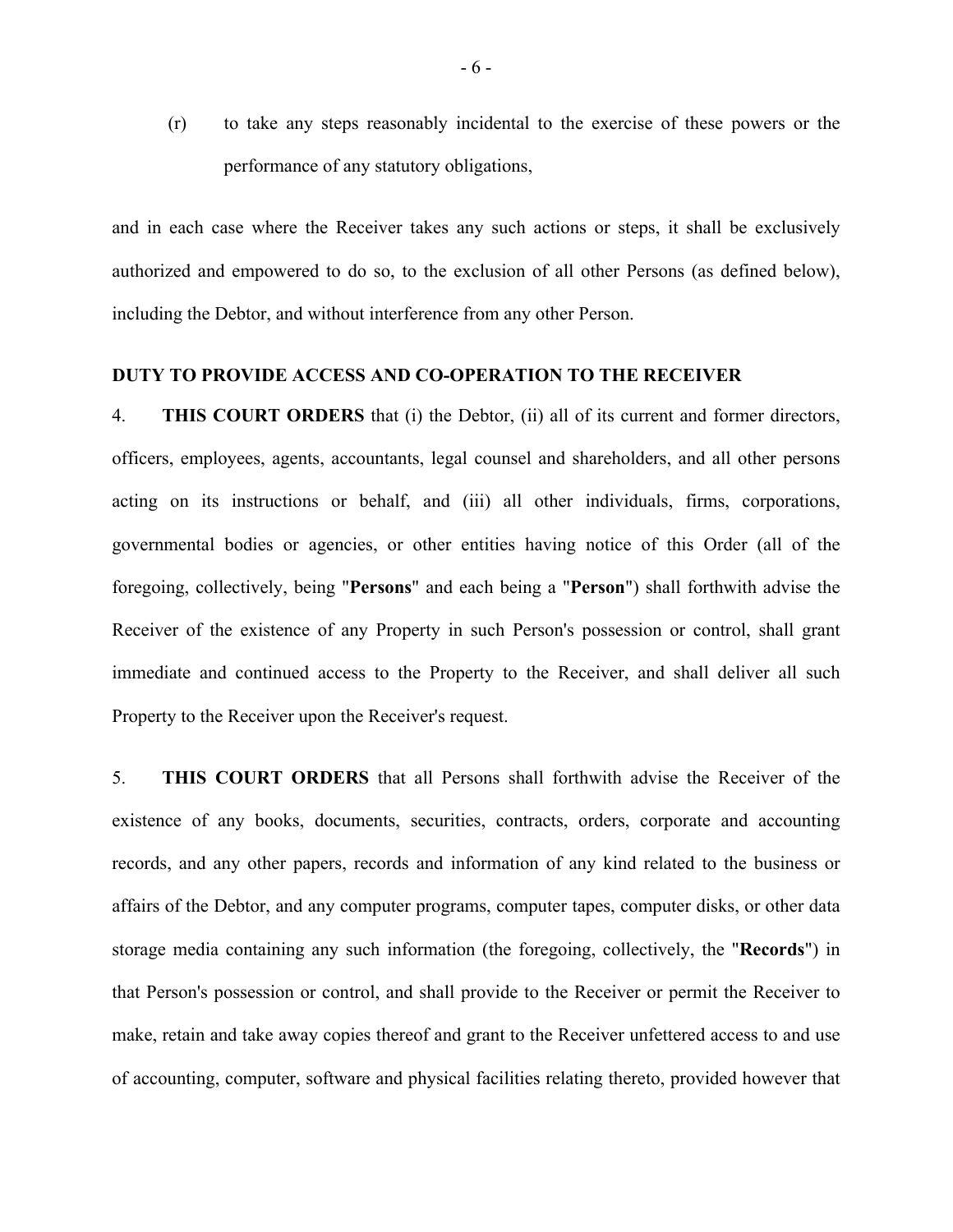nothing in this paragraph 5 or in paragraph 6 of this Order shall require the delivery of Records, or the granting of access to Records, which may not be disclosed or provided to the Receiver due to the privilege attaching to solicitor-client communication or due to statutory provisions prohibiting such disclosure.

6. **THIS COURT ORDERS** that if any Records are stored or otherwise contained on a computer or other electronic system of information storage, whether by independent service provider or otherwise, all Persons in possession or control of such Records shall forthwith give unfettered access to the Receiver for the purpose of allowing the Receiver to recover and fully copy all of the information contained therein whether by way of printing the information onto paper or making copies of computer disks or such other manner of retrieving and copying the information as the Receiver in its discretion deems expedient, and shall not alter, erase or destroy any Records without the prior written consent of the Receiver. Further, for the purposes of this paragraph, all Persons shall provide the Receiver with all such assistance in gaining immediate access to the information in the Records as the Receiver may in its discretion require including providing the Receiver with instructions on the use of any computer or other system and providing the Receiver with any and all access codes, account names and account numbers that may be required to gain access to the information.

7. **THIS COURT ORDERS** that the Receiver shall provide each of the relevant landlords with notice of the Receiver's intention to remove any fixtures from any leased premises at least seven (7) days prior to the date of the intended removal. The relevant landlord shall be entitled to have a representative present in the leased premises to observe such removal and, if the landlord disputes the Receiver's entitlement to remove any such fixture under the provisions of the lease, such fixture shall remain on the premises and shall be dealt with as agreed between any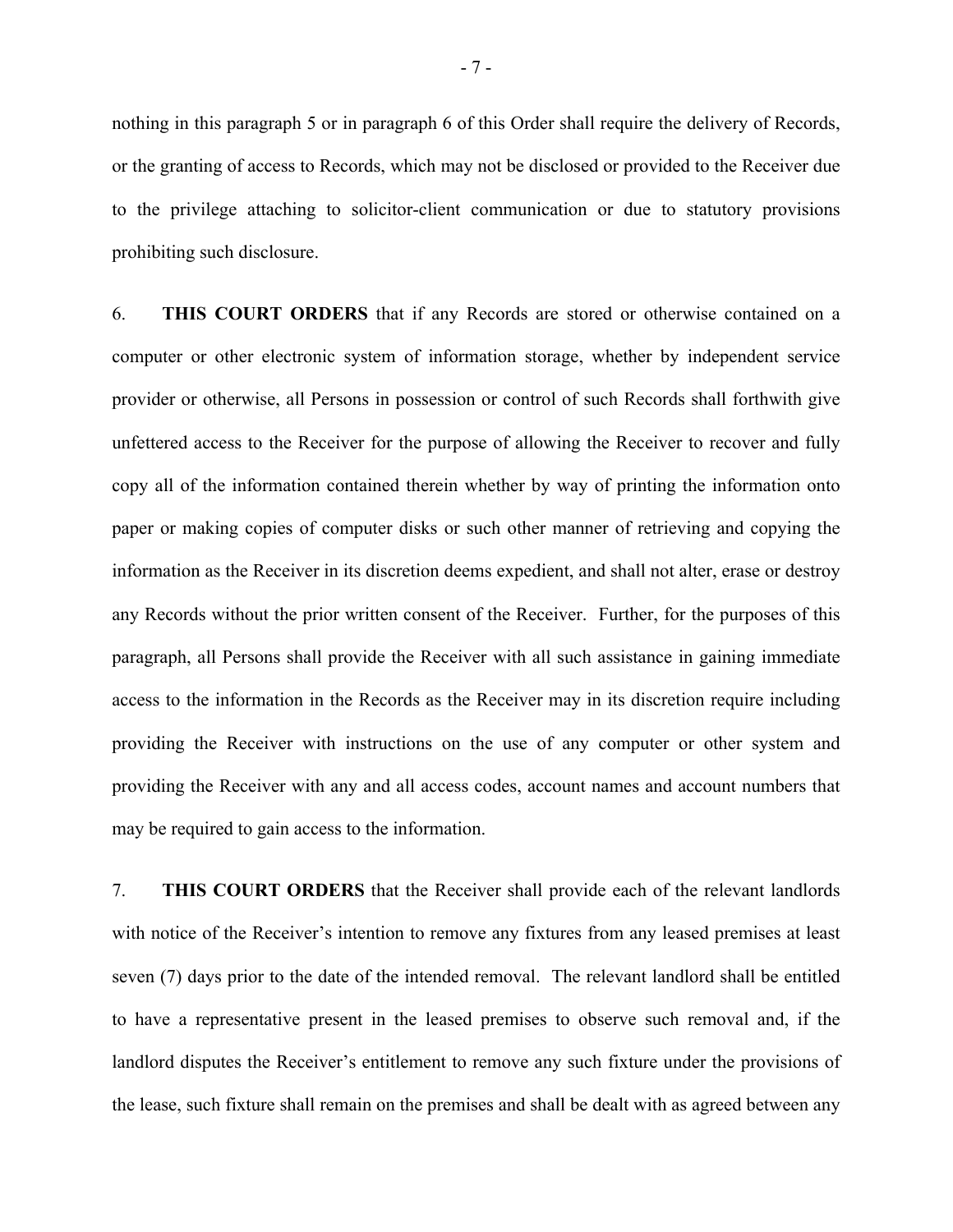applicable secured creditors, such landlord and the Receiver, or by further Order of this Court upon application by the Receiver on at least two (2) days notice to such landlord and any such secured creditors.

## **NO PROCEEDINGS AGAINST THE RECEIVER**

8. **THIS COURT ORDERS** that no proceeding or enforcement process in any court or tribunal (each, a "**Proceeding**"), shall be commenced or continued against the Receiver except with the written consent of the Receiver or with leave of this Court.

## **NO PROCEEDINGS AGAINST THE DEBTOR OR THE PROPERTY**

9. **THIS COURT ORDERS** that no Proceeding against or in respect of the Debtor or the Property shall be commenced or continued except with the written consent of the Receiver or with leave of this Court and any and all Proceedings currently under way against or in respect of the Debtor or the Property are hereby stayed and suspended pending further Order of this Court.

## **NO EXERCISE OF RIGHTS OR REMEDIES**

10. **THIS COURT ORDERS** that all rights and remedies against the Debtor, the Receiver, or affecting the Property, are hereby stayed and suspended except with the written consent of the Receiver or leave of this Court, provided however that this stay and suspension does not apply in respect of any "eligible financial contract" as defined in the BIA, and further provided that nothing in this paragraph shall (i) empower the Receiver or the Debtor to carry on any business which the Debtor is not lawfully entitled to carry on, (ii) exempt the Receiver or the Debtor from compliance with statutory or regulatory provisions relating to health, safety or the environment, (iii) prevent the filing of any registration to preserve or perfect a security interest, or (iv) prevent the registration of a claim for lien.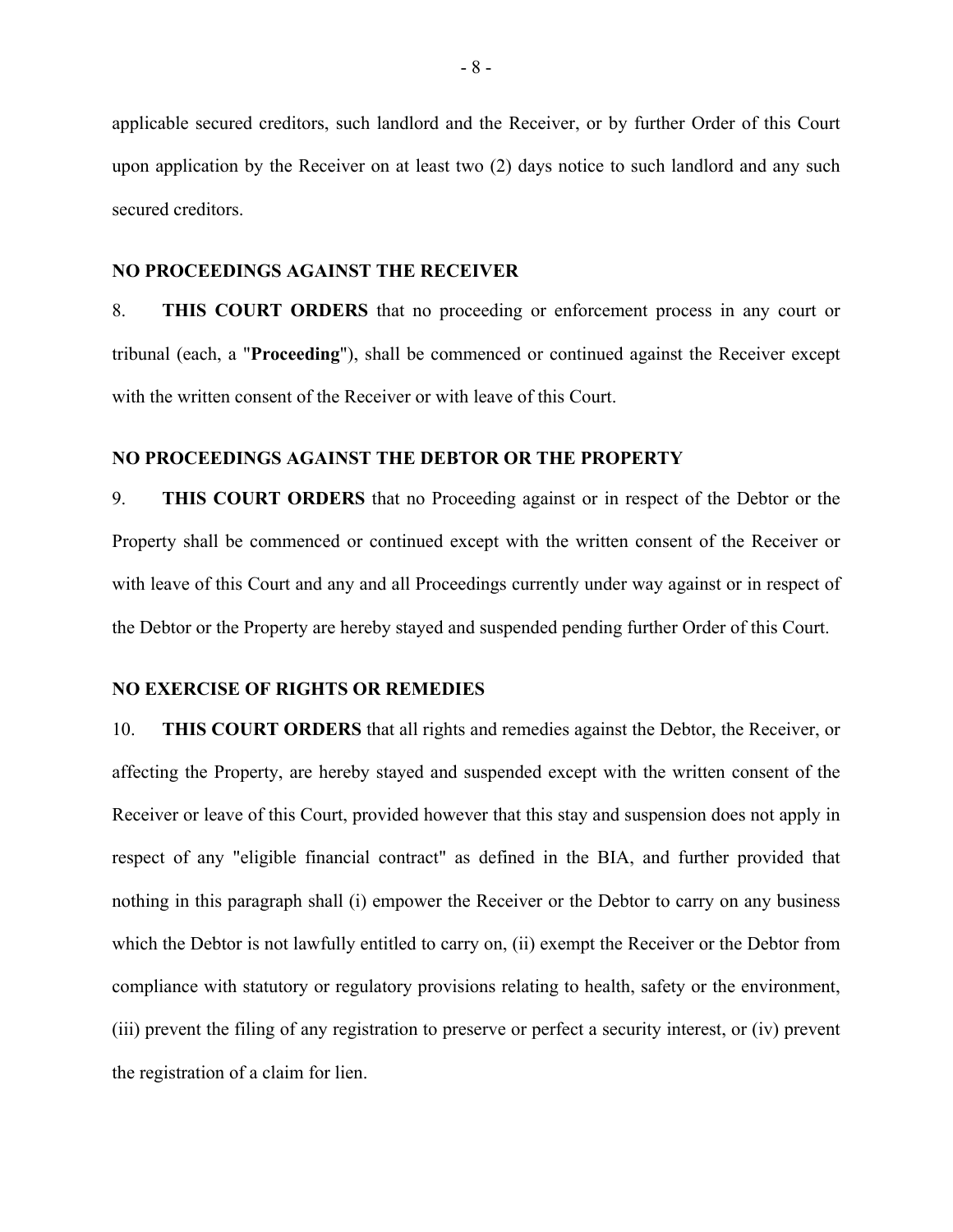## **NO INTERFERENCE WITH THE RECEIVER**

11. **THIS COURT ORDERS** that no Person shall discontinue, fail to honour, alter, interfere with, repudiate, terminate or cease to perform any right, renewal right, contract, agreement, licence or permit in favour of or held by the Debtor, without written consent of the Receiver or leave of this Court.

## **CONTINUATION OF SERVICES**

12. **THIS COURT ORDERS** that all Persons having oral or written agreements with the Debtor or statutory or regulatory mandates for the supply of goods and/or services, including without limitation, all computer software, communication and other data services, centralized banking services, payroll services, insurance, transportation services, utility or other services to the Debtor are hereby restrained until further Order of this Court from discontinuing, altering, interfering with or terminating the supply of such goods or services as may be required by the Receiver, and that the Receiver shall be entitled to the continued use of the Debtor's current telephone numbers, facsimile numbers, internet addresses and domain names, provided in each case that the normal prices or charges for all such goods or services received after the date of this Order are paid by the Receiver in accordance with normal payment practices of the Debtor or such other practices as may be agreed upon by the supplier or service provider and the Receiver, or as may be ordered by this Court.

## **RECEIVER TO HOLD FUNDS**

13. **THIS COURT ORDERS** that all funds, monies, cheques, instruments, and other forms of payments received or collected by the Receiver from and after the making of this Order from any source whatsoever, including without limitation the sale of all or any of the Property and the collection of any accounts receivable in whole or in part, whether in existence on the date of this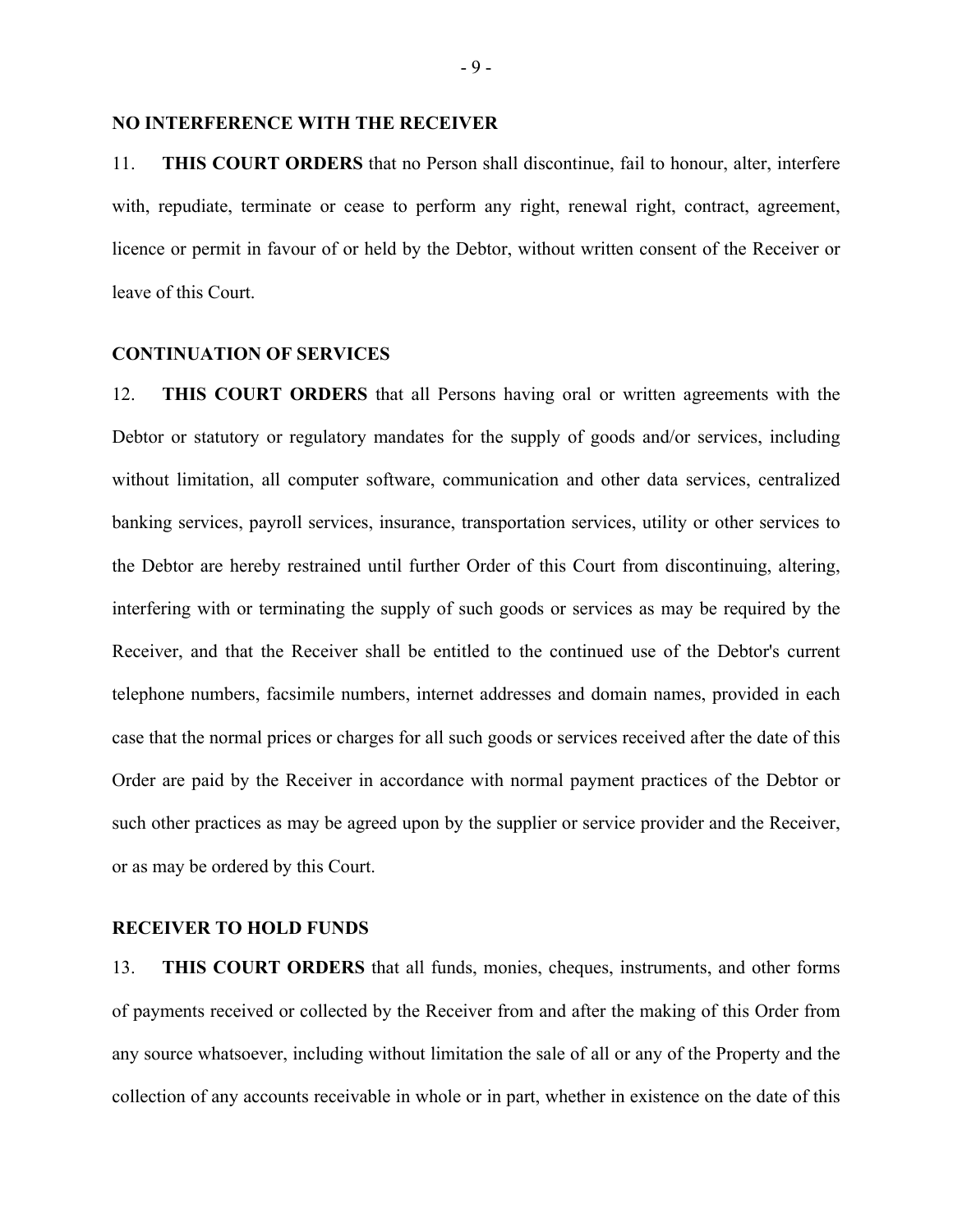Order or hereafter coming into existence, shall be deposited into one or more new accounts to be opened by the Receiver (the "**Post Receivership Accounts**") and the monies standing to the credit of such Post Receivership Accounts from time to time, net of any disbursements provided for herein, shall be held by the Receiver to be paid in accordance with the terms of this Order or any further Order of this Court.

#### **EMPLOYEES**

14. **THIS COURT ORDERS** that all employees of the Debtor shall remain the employees of the Debtor until such time as the Receiver, on the Debtor's behalf, may terminate the employment of such employees. The Receiver shall not be liable for any employee-related liabilities, including any successor employer liabilities as provided for in section 14.06(1.2) of the BIA, other than such amounts as the Receiver may specifically agree in writing to pay, or in respect of its obligations under sections 81.4(5) or 81.6(3) of the BIA or under the *Wage Earner Protection Program Act*.

#### **PIPEDA**

15. **THIS COURT ORDERS** that, pursuant to clause 7(3)(c) of the Canada *Personal Information Protection and Electronic Documents Act*, the Receiver shall disclose personal information of identifiable individuals to prospective purchasers or bidders for the Property and to their advisors, but only to the extent desirable or required to negotiate and attempt to complete one or more sales of the Property (each, a "**Sale**"). Each prospective purchaser or bidder to whom such personal information is disclosed shall maintain and protect the privacy of such information and limit the use of such information to its evaluation of the Sale, and if it does not complete a Sale, shall return all such information to the Receiver, or in the alternative destroy all such information. The purchaser of any Property shall be entitled to continue to use the personal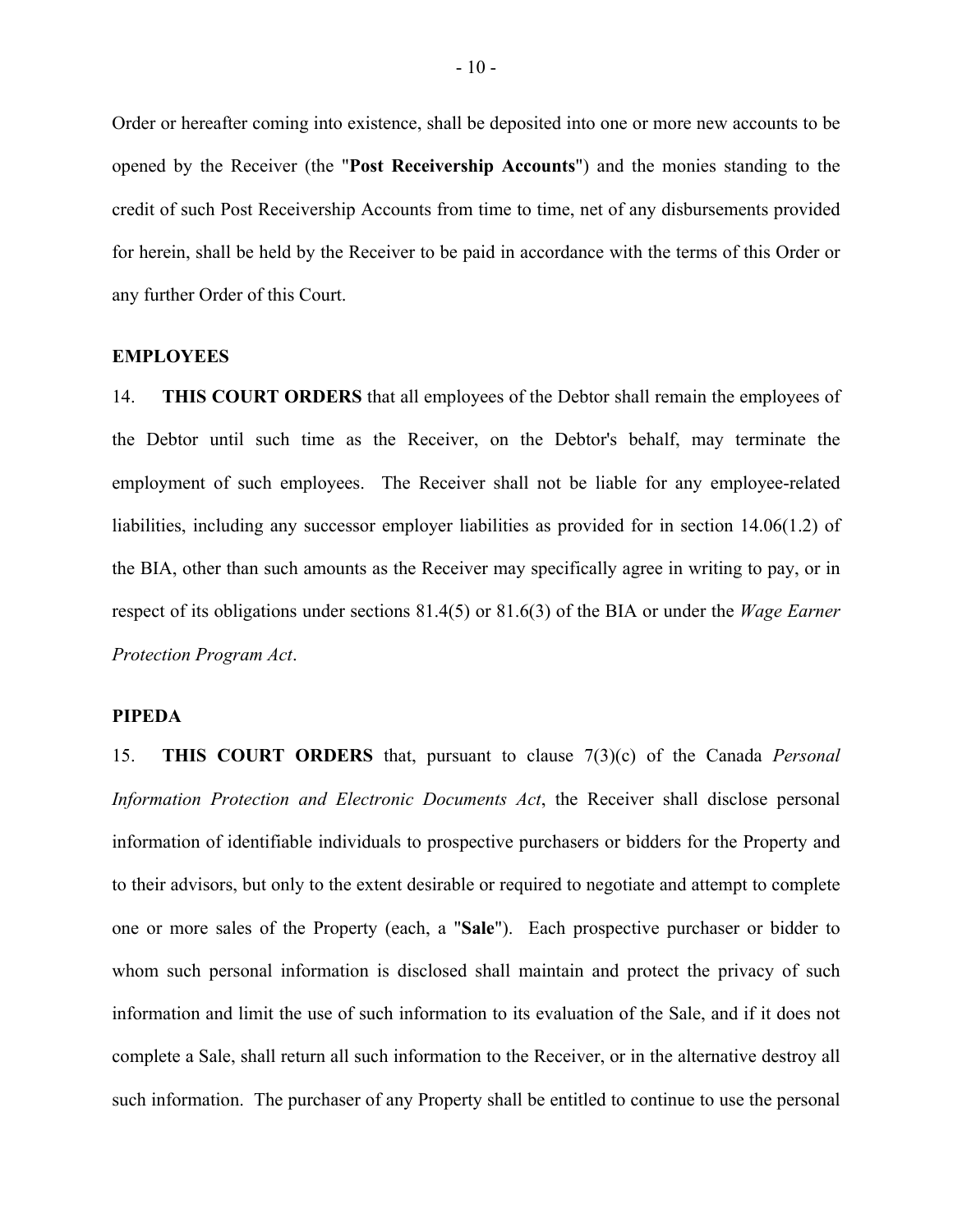information provided to it, and related to the Property purchased, in a manner which is in all material respects identical to the prior use of such information by the Debtor, and shall return all other personal information to the Receiver, or ensure that all other personal information is destroyed.

#### **LIMITATION ON ENVIRONMENTAL LIABILITIES**

16. **THIS COURT ORDERS** that nothing herein contained shall require the Receiver to occupy or to take control, care, charge, possession or management (separately and/or collectively, "**Possession**") of any of the Property that might be environmentally contaminated, might be a pollutant or a contaminant, or might cause or contribute to a spill, discharge, release or deposit of a substance contrary to any federal, provincial or other law respecting the protection, conservation, enhancement, remediation or rehabilitation of the environment or relating to the disposal of waste or other contamination including, without limitation, the *Canadian Environmental Protection Act*, the Ontario *Environmental Protection Act*, the *Ontario Water Resources Act*, or the Ontario *Occupational Health and Safety Act* and regulations thereunder (the "**Environmental Legislation**"), provided however that nothing herein shall exempt the Receiver from any duty to report or make disclosure imposed by applicable Environmental Legislation. The Receiver shall not, as a result of this Order or anything done in pursuance of the Receiver's duties and powers under this Order, be deemed to be in Possession of any of the Property within the meaning of any Environmental Legislation, unless it is actually in possession.

#### **LIMITATION ON THE RECEIVER'S LIABILITY**

17. **THIS COURT ORDERS** that the Receiver shall incur no liability or obligation as a result of its appointment or the carrying out the provisions of this Order, save and except for any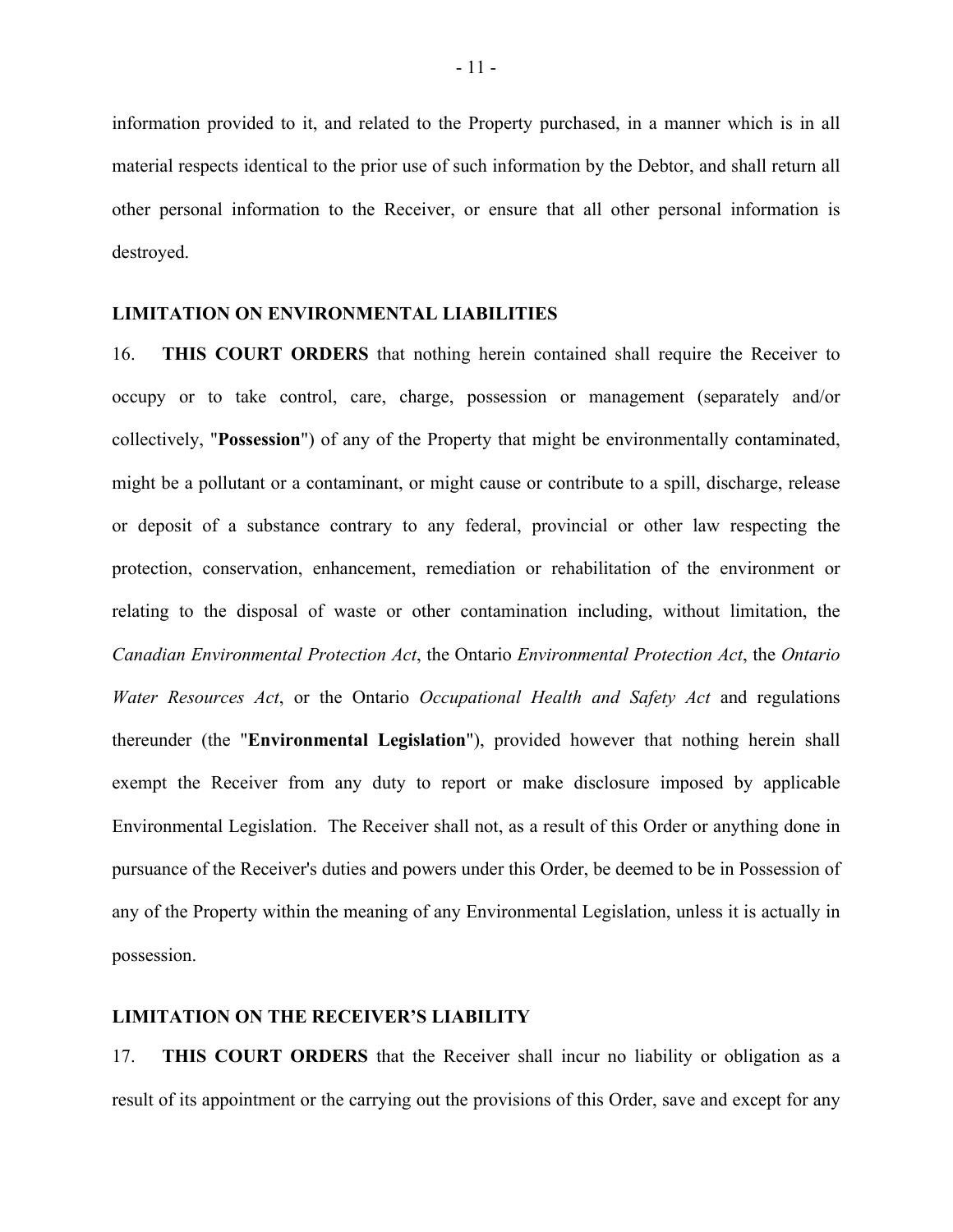gross negligence or wilful misconduct on its part, or in respect of its obligations under sections 81.4(5) or 81.6(3) of the BIA or under the *Wage Earner Protection Program Act*. Nothing in this Order shall derogate from the protections afforded the Receiver by section 14.06 of the BIA or by any other applicable legislation.

#### **RECEIVER'S ACCOUNTS**

18. **THIS COURT ORDERS** that the Receiver and counsel to the Receiver shall be paid their reasonable fees and disbursements, in each case at their standard rates and charges unless otherwise ordered by the Court on the passing of accounts, and that the Receiver and counsel to the Receiver shall be entitled to and are hereby granted a charge (the "**Receiver's Charge**") on the Property, as security for such fees and disbursements, both before and after the making of this Order in respect of these proceedings, and that the Receiver's Charge shall form a first charge on the Property in priority to all security interests, trusts, liens, charges and encumbrances, statutory or otherwise, in favour of any Person, but subject to sections 14.06(7), 81.4(4), and 81.6(2) of the BIA.

19. **THIS COURT ORDERS** that the Receiver and its legal counsel shall pass its accounts from time to time, and for this purpose the accounts of the Receiver and its legal counsel are hereby referred to a judge of the Commercial List of the Ontario Superior Court of Justice.

20. **THIS COURT ORDERS** that prior to the passing of its accounts, the Receiver shall be at liberty from time to time to apply reasonable amounts, out of the monies in its hands, against its fees and disbursements, including legal fees and disbursements, incurred at the standard rates and charges of the Receiver or its counsel, and such amounts shall constitute advances against its remuneration and disbursements when and as approved by this Court.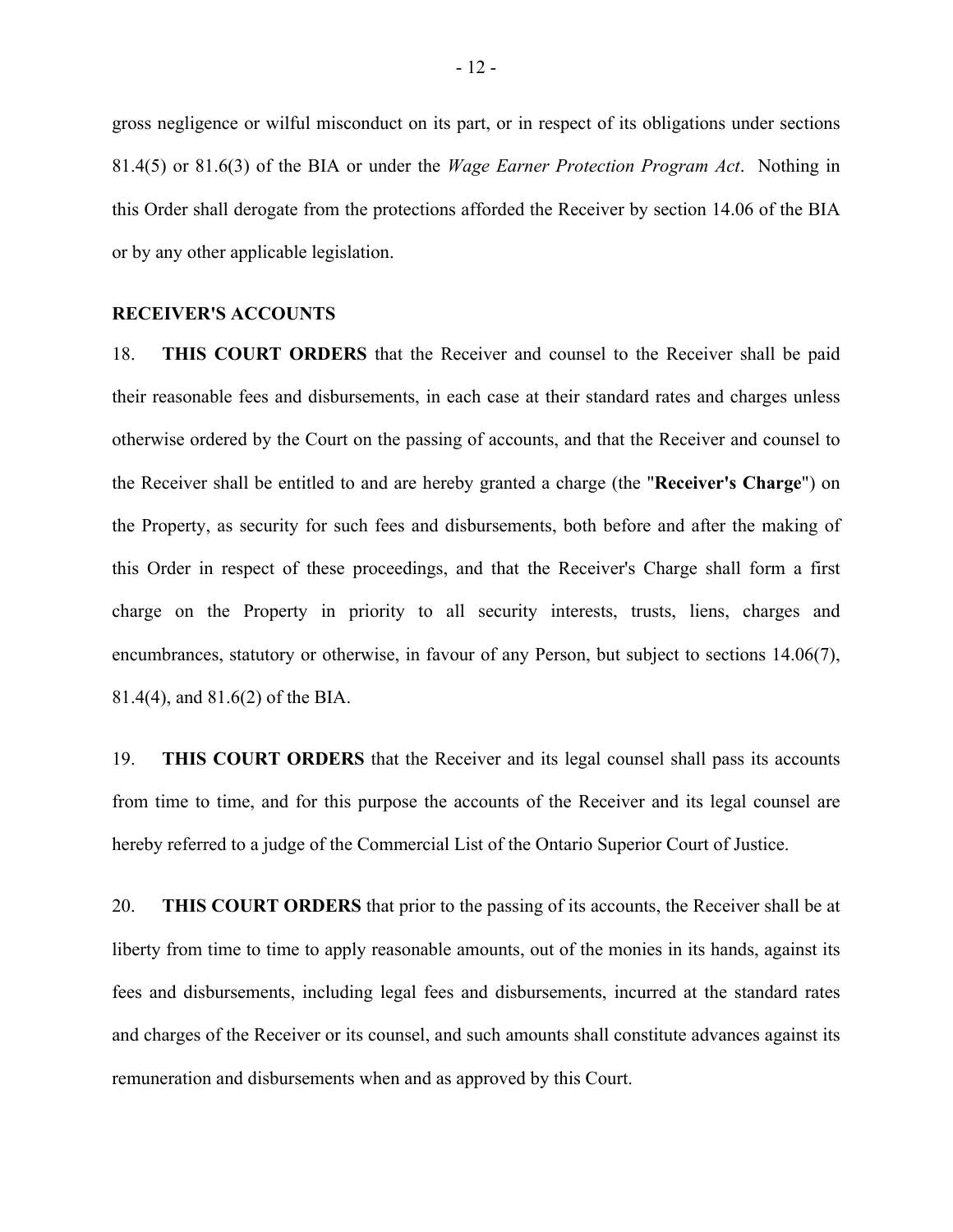## **FUNDING OF THE RECEIVERSHIP**

21. **THIS COURT ORDERS** that the Receiver be at liberty and it is hereby empowered to borrow by way of a revolving credit or otherwise, such monies from time to time as it may consider necessary or desirable, provided that the outstanding principal amount does not exceed \$250,000 (or such greater amount as this Court may by further Order authorize) at any time, at such rate or rates of interest as it deems advisable for such period or periods of time as it may arrange, for the purpose of funding the exercise of the powers and duties conferred upon the Receiver by this Order, including interim expenditures. The whole of the Property shall be and is hereby charged by way of a fixed and specific charge (the "**Receiver's Borrowings Charge**") as security for the payment of the monies borrowed, together with interest and charges thereon, in priority to all security interests, trusts, liens, charges and encumbrances, statutory or otherwise, in favour of any Person, but subordinate in priority to the Receiver's Charge and the charges as set out in sections  $14.06(7)$ ,  $81.4(4)$ , and  $81.6(2)$  of the BIA.

22. **THIS COURT ORDERS** that neither the Receiver's Borrowings Charge nor any other security granted by the Receiver in connection with its borrowings under this Order shall be enforced without leave of this Court.

23. **THIS COURT ORDERS** that the Receiver is at liberty and authorized to issue certificates substantially in the form annexed as Schedule "B" hereto (the "**Receiver's Certificates**") for any amount borrowed by it pursuant to this Order.

24. **THIS COURT ORDERS** that the monies from time to time borrowed by the Receiver pursuant to this Order or any further order of this Court and any and all Receiver's Certificates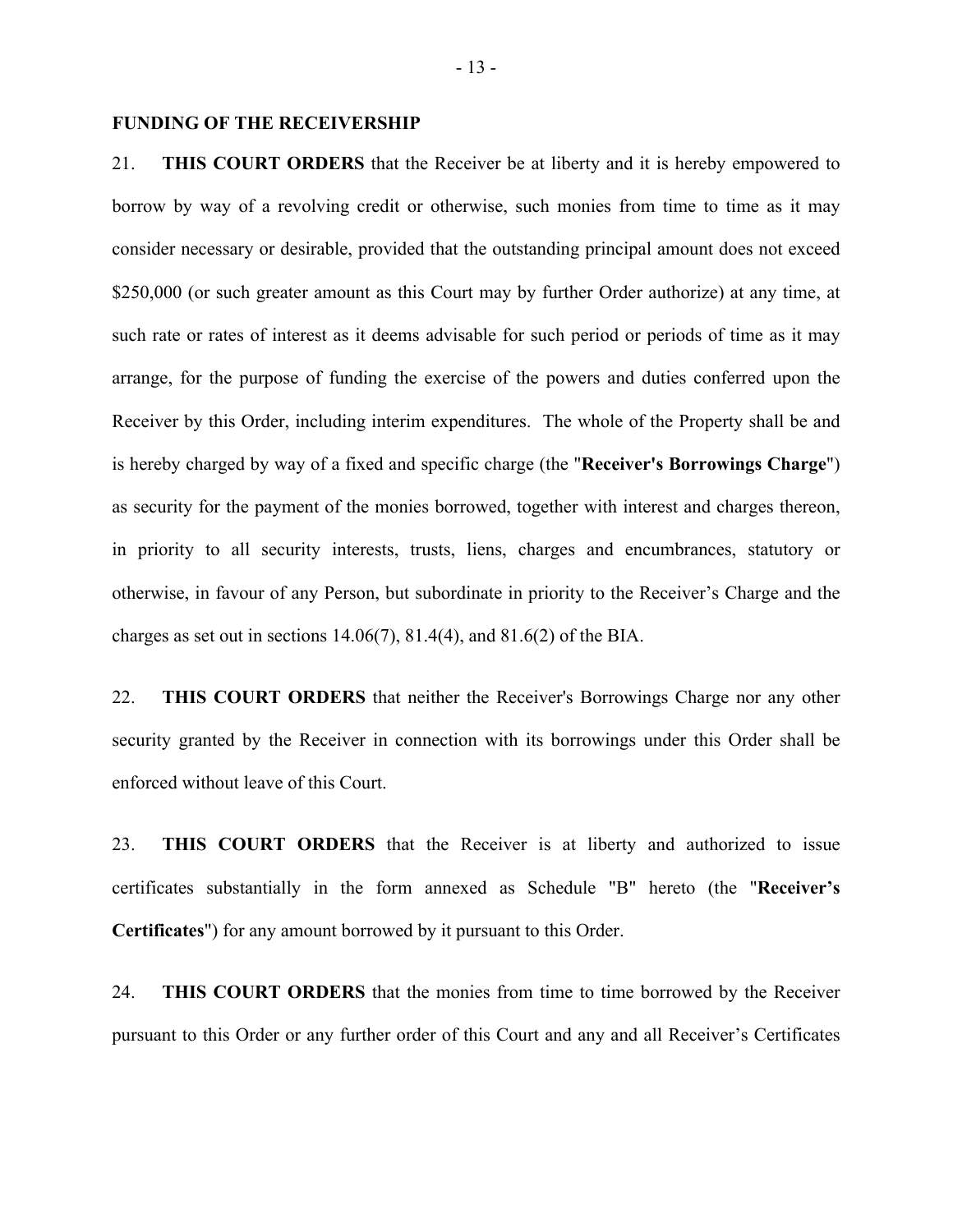evidencing the same or any part thereof shall rank on a *pari passu* basis, unless otherwise agreed to by the holders of any prior issued Receiver's Certificates.

#### **RETENTION OF LAWYERS**

25. **THIS COURT ORDERS** that the Receiver may retain lawyers to represent and advise the Receiver in connection with the exercise of the Receiver's powers and duties, including without limitation those conferred by this Order. Such lawyers may include Chaitons LLP, lawyers for the Applicant herein, in respect of any matter where there is no conflict of interest. The Receiver shall, however, retain independent lawyers in respect of any legal advice or services where a conflict exists, or may exist.

## **SERVICE AND NOTICE**

26. **THIS COURT ORDERS** that the E-Service Guide of the Commercial List (the "**Guide**") is approved and adopted by reference herein and, in this proceeding, the service of documents made in accordance with the Guide (which can be found on the Commercial List website at www.ontariocourts.ca/scj/practice/practice-directions/toronto/eservice-commercial/) shall be valid and effective service. Subject to Rule 17.05 this Order shall constitute an order for substituted service pursuant to Rule 16.04 of the *Rules of Civil Procedure*. Subject to Rule 3.01(d) of the *Rules of Civil Procedure* and paragraph 13 of the Guide, service of documents in accordance with the Guide will be effective on transmission. This Court further orders that a Case Website shall be established in accordance with the Guide with the following URL http://www.rsmcanada.com/areacor-inc.

27. **THIS COURT ORDERS** that if the service or distribution of documents in accordance with the Protocol is not practicable, the Receiver is at liberty to serve or distribute this Order, any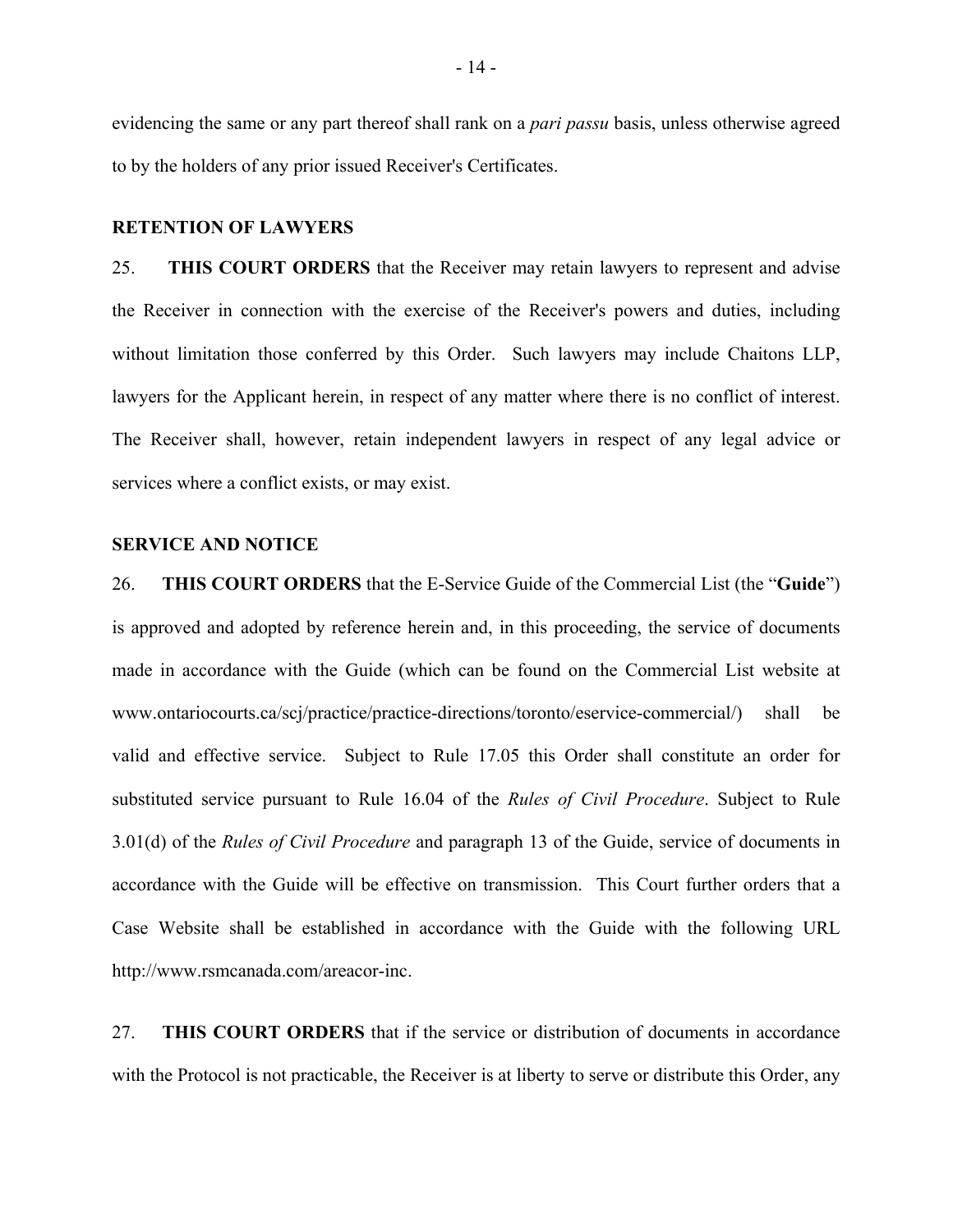other materials and orders in these proceedings, any notices or other correspondence, by forwarding true copies thereof by prepaid ordinary mail, courier, personal delivery or facsimile transmission to the Debtor's creditors or other interested parties at their respective addresses as last shown on the records of the Debtor and that any such service or distribution by courier, personal delivery or facsimile transmission shall be deemed to be received on the next business day following the date of forwarding thereof, or if sent by ordinary mail, on the third business day after mailing.

28. **THIS COURT ORDERS** that the Applicant, the Receiver and their respective counsel are at liberty to serve or distribute this Order, any other materials and orders as may be reasonably required in these proceedings, including any notices, or other correspondence, by forwarding true copies thereof by electronic message to the Debtor's creditors or other interested parties and their advisors. For greater certainty, any such distribution or service shall be deemed to be in satisfaction of a legal or juridical obligation, and notice requirements within the meaning of clause 3(c) of the *Electronic Commerce Protection Regulations*, Reg. 81000-2-175 (SOR/DORS).

## **GENERAL**

29. **THIS COURT ORDERS** that the Receiver may from time to time apply to this Court for advice and directions in the discharge of its powers and duties hereunder.

30. **THIS COURT ORDERS** that nothing in this Order shall prevent the Receiver from acting as a trustee in bankruptcy of the Debtor.

31. **THIS COURT HEREBY REQUESTS** the aid and recognition of any court, tribunal, regulatory or administrative body having jurisdiction in Canada or in the United States to give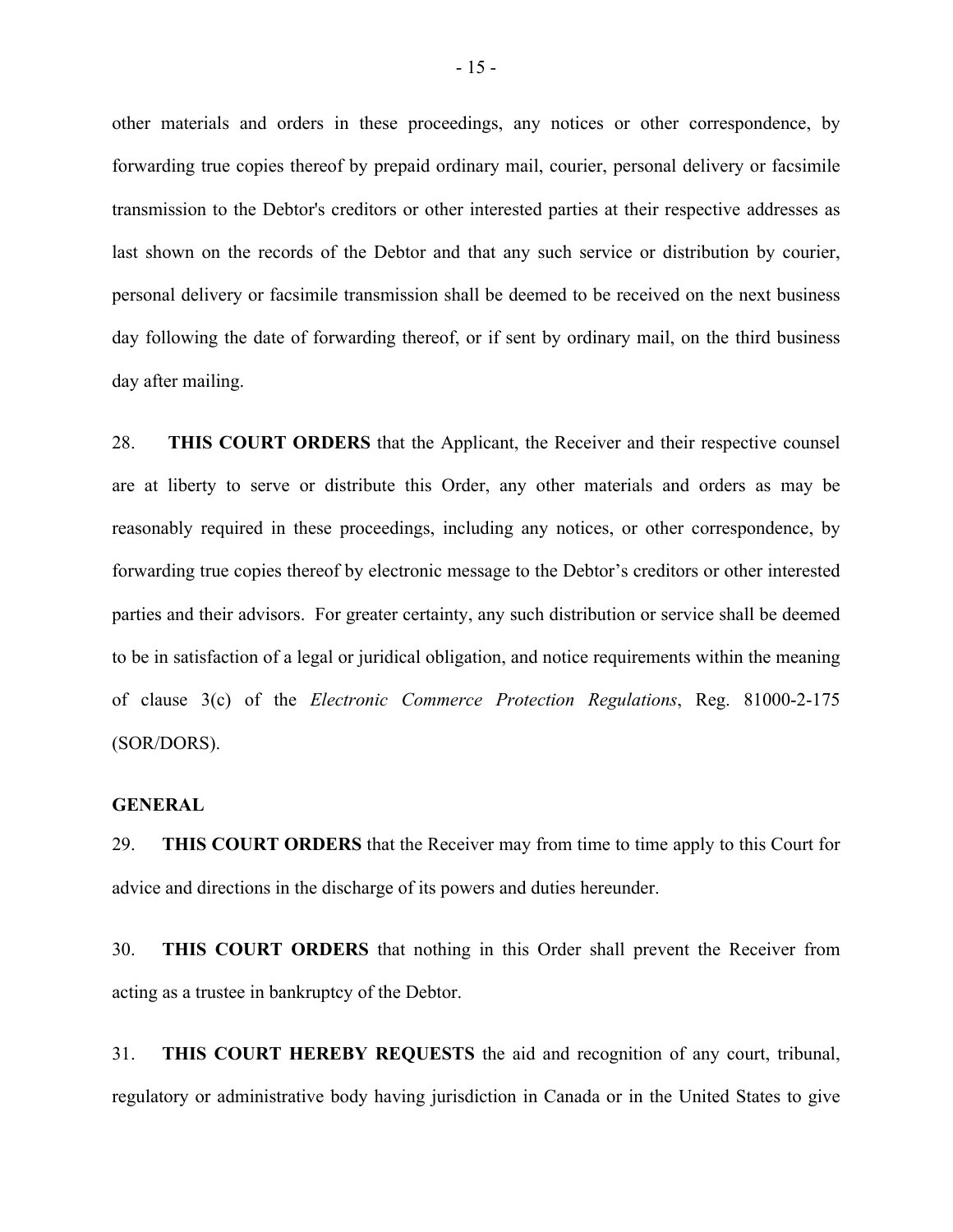effect to this Order and to assist the Receiver and its agents in carrying out the terms of this Order. All courts, tribunals, regulatory and administrative bodies are hereby respectfully requested to make such orders and to provide such assistance to the Receiver, as an officer of this Court, as may be necessary or desirable to give effect to this Order or to assist the Receiver and its agents in carrying out the terms of this Order.

32. **THIS COURT ORDERS** that the Receiver be at liberty and is hereby authorized and empowered to apply to any court, tribunal, regulatory or administrative body, wherever located, for the recognition of this Order and for assistance in carrying out the terms of this Order, and that the Receiver is authorized and empowered to act as a representative in respect of the within proceedings for the purpose of having these proceedings recognized in a jurisdiction outside Canada.

33. **THIS COURT ORDERS** that the Applicant shall have its costs of this motion, up to and including entry and service of this Order, provided for by the terms of the Applicant's security or, if not so provided by the Applicant's security, then on a substantial indemnity basis to be paid by the Applicant from the Debtor's estate with such priority and at such time as this Court may determine.

34. **THIS COURT ORDERS** that any interested party may apply to this Court to vary or amend this Order on not less than seven (7) days' notice to the Receiver and to any other party likely to be affected by the order sought or upon such other notice, if any, as this Court may order.

35. **THIS COURT ORDERS** that, notwithstanding Rule 59.05, this order is effective from the date it is made, and it is enforceable without any need for entry and filing. In accordance with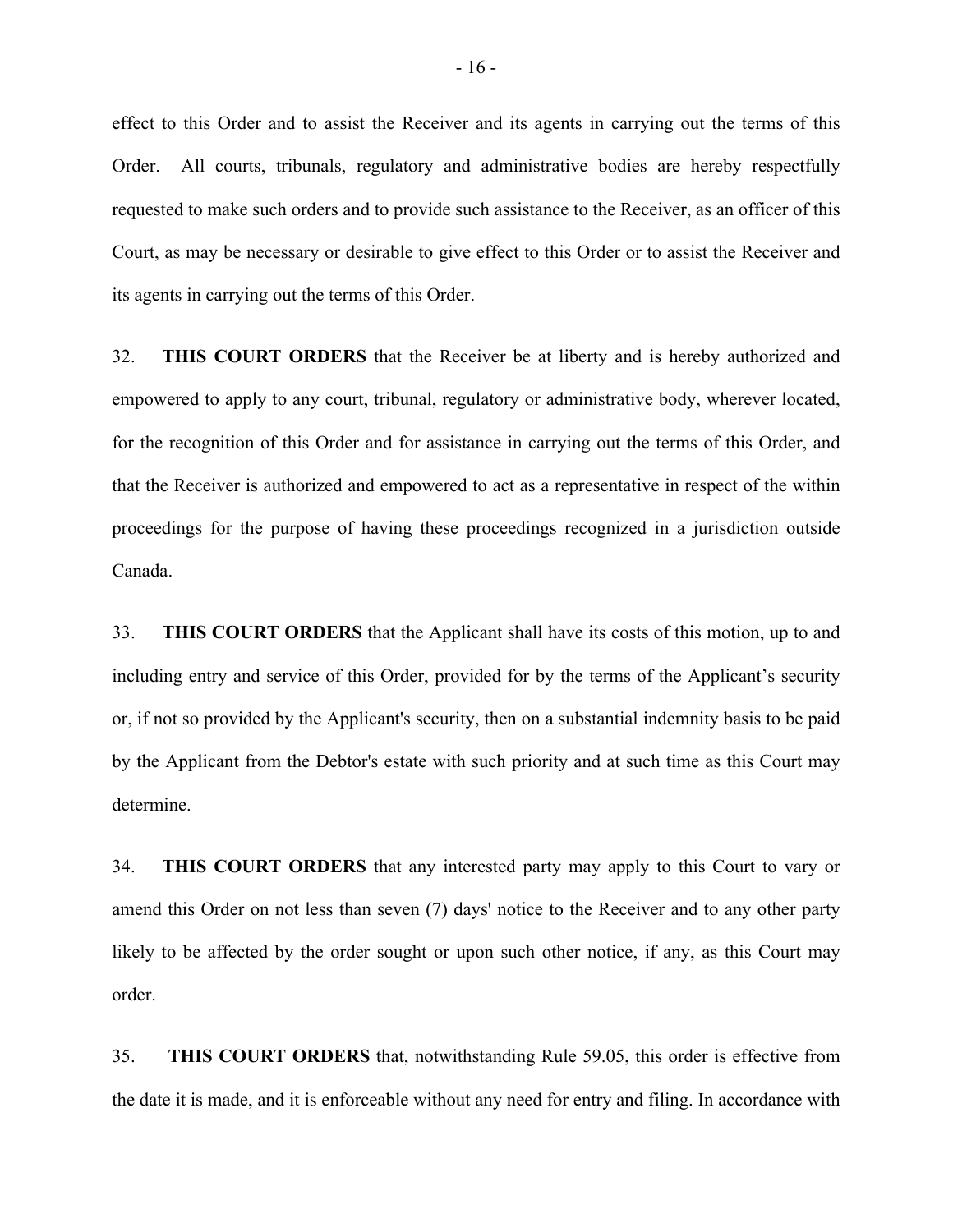Rules 77.07(6) and 1.04, no formal order need be entered and filed unless an appeal or motion for leave to appeal is brought to an appellate court. Any party may nonetheless submit a formal order for original, signing, entry and filing, as the case may be, when the Court returns to regular operations.

Digitally signed by **Mr. Justice Cavanagh**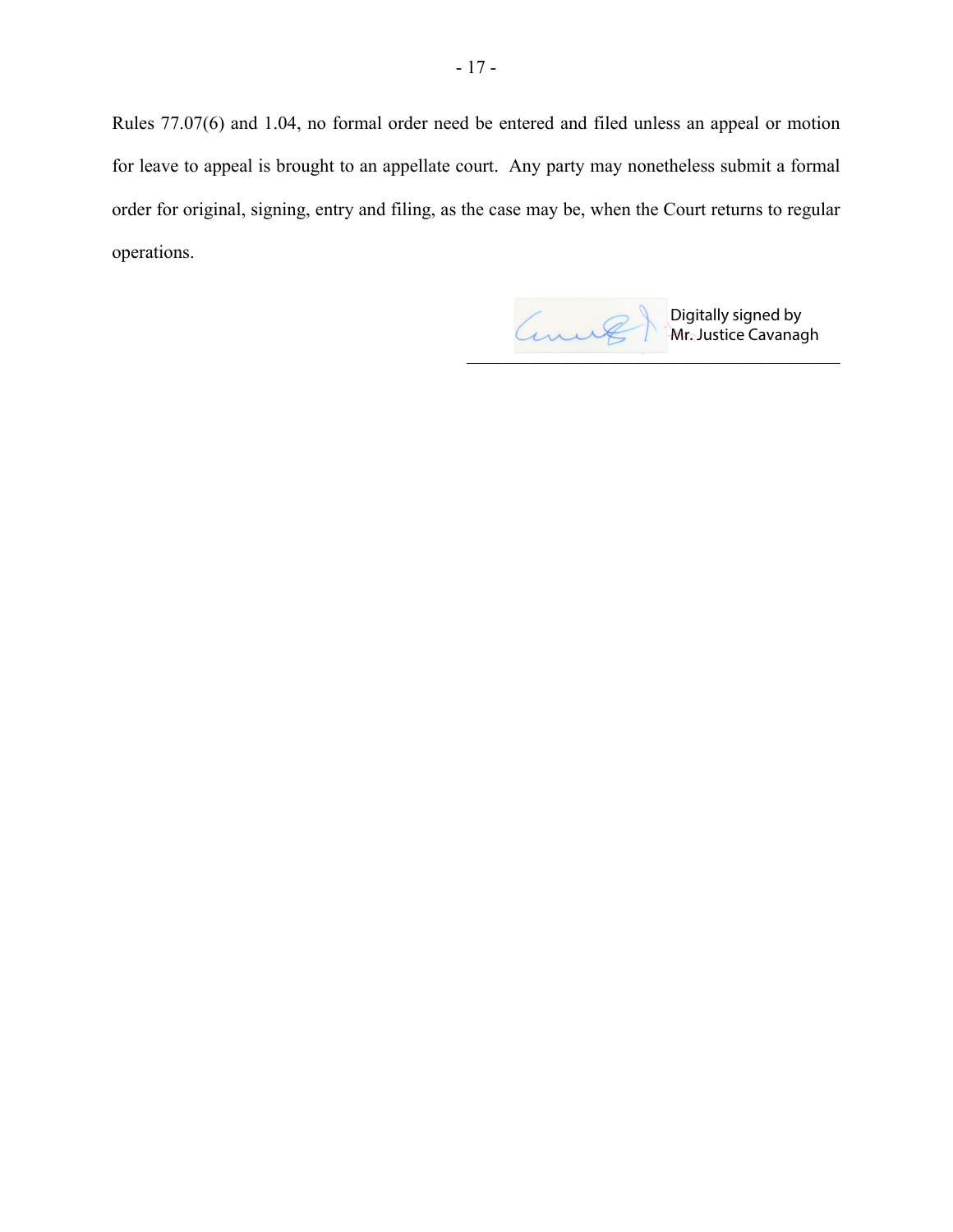# **SCHEDULE "A"**

| <b>Municipal Address:</b>    | 15 Cannon Street West, Hamilton, Ontario                                                                         |  |
|------------------------------|------------------------------------------------------------------------------------------------------------------|--|
| PIN:                         | $17586 - 0153$ (LT)                                                                                              |  |
| <b>Property Description:</b> | Part of Lot 13, Block 6 Plan 39, Part 1 ON 62R21575; subject to<br>an easement as in WE1493193; City of Hamilton |  |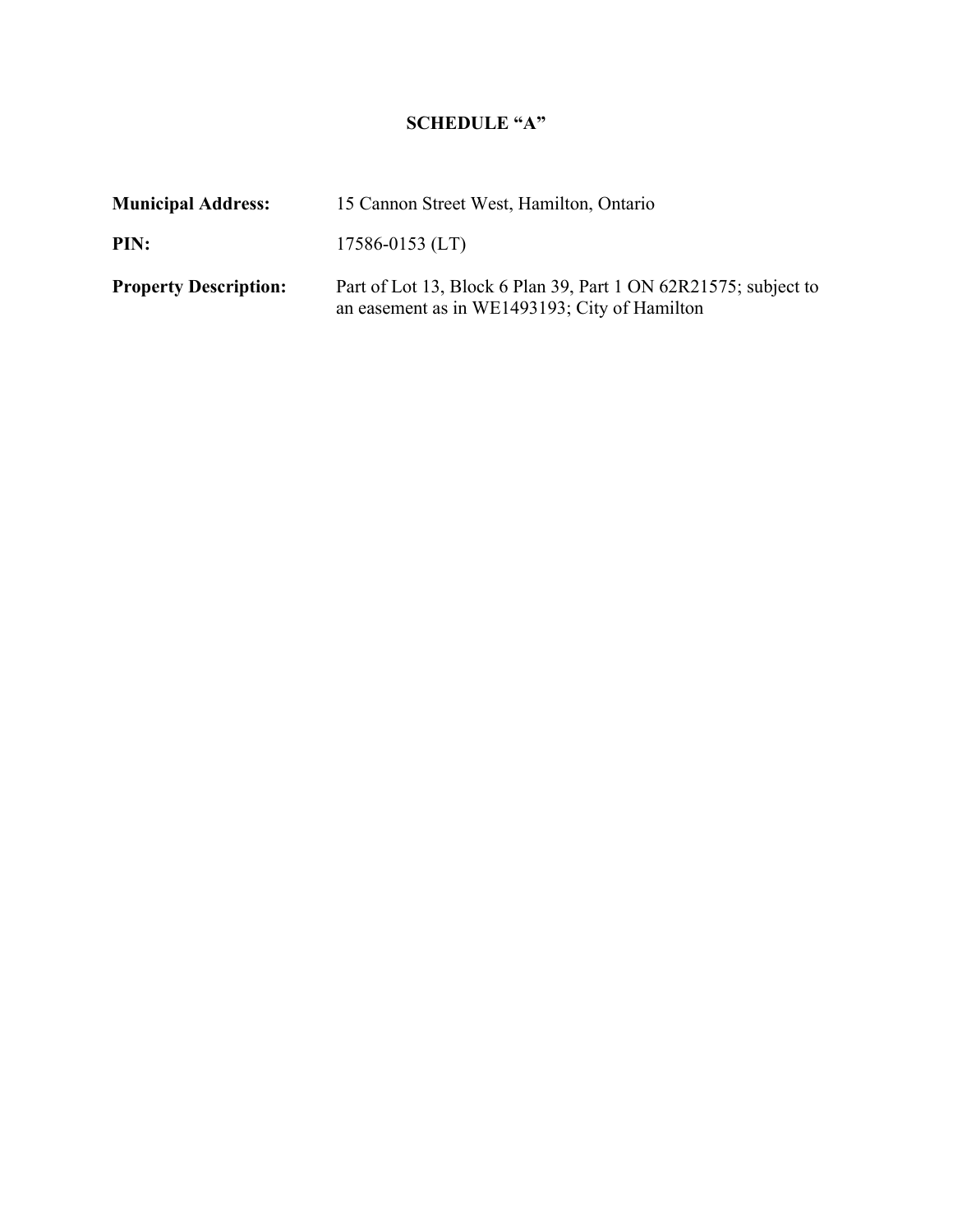## **SCHEDULE "B"**

## **RECEIVER CERTIFICATE**

## CERTIFICATE NO.

AMOUNT \$

1. THIS IS TO CERTIFY that RSM Canada Limited, the receiver (the "**Receiver**") of the assets, undertakings and properties Areacor Inc. (the "**Debtor**") acquired for, or used in relation to a business carried on by the Debtor, including all proceeds thereof (collectively, the "**Property**") appointed by Order of the Ontario Superior Court of Justice (Commercial List) (the "Court") dated the 13<sup>th</sup> day of January, 2022 (the "Order") made in an application having Court file number -CL-, has received as such Receiver from the holder of this certificate (the "**Lender**") the principal sum of \$\_\_\_\_\_\_\_\_\_\_\_, being part of the total principal sum of \$\_\_\_\_\_\_\_\_\_\_\_ which the Receiver is authorized to borrow under and pursuant to the Order.

2. The principal sum evidenced by this certificate is payable on demand by the Lender with interest thereon calculated and compounded [daily][monthly not in advance on the day of each month] after the date hereof at a notional rate per annum equal to the rate of per cent above the prime commercial lending rate of Bank of From time to time.

3. Such principal sum with interest thereon is, by the terms of the Order, together with the principal sums and interest thereon of all other certificates issued by the Receiver pursuant to the Order or to any further order of the Court, a charge upon the whole of the Property, in priority to the security interests of any other person, but subject to the priority of the charges set out in the Order and in the *Bankruptcy and Insolvency Act*, and the right of the Receiver to indemnify itself out of such Property in respect of its remuneration and expenses.

4. All sums payable in respect of principal and interest under this certificate are payable at the main office of the Lender at Toronto, Ontario.

5. Until all liability in respect of this certificate has been terminated, no certificates creating charges ranking or purporting to rank in priority to this certificate shall be issued by the Receiver to any person other than the holder of this certificate without the prior written consent of the holder of this certificate.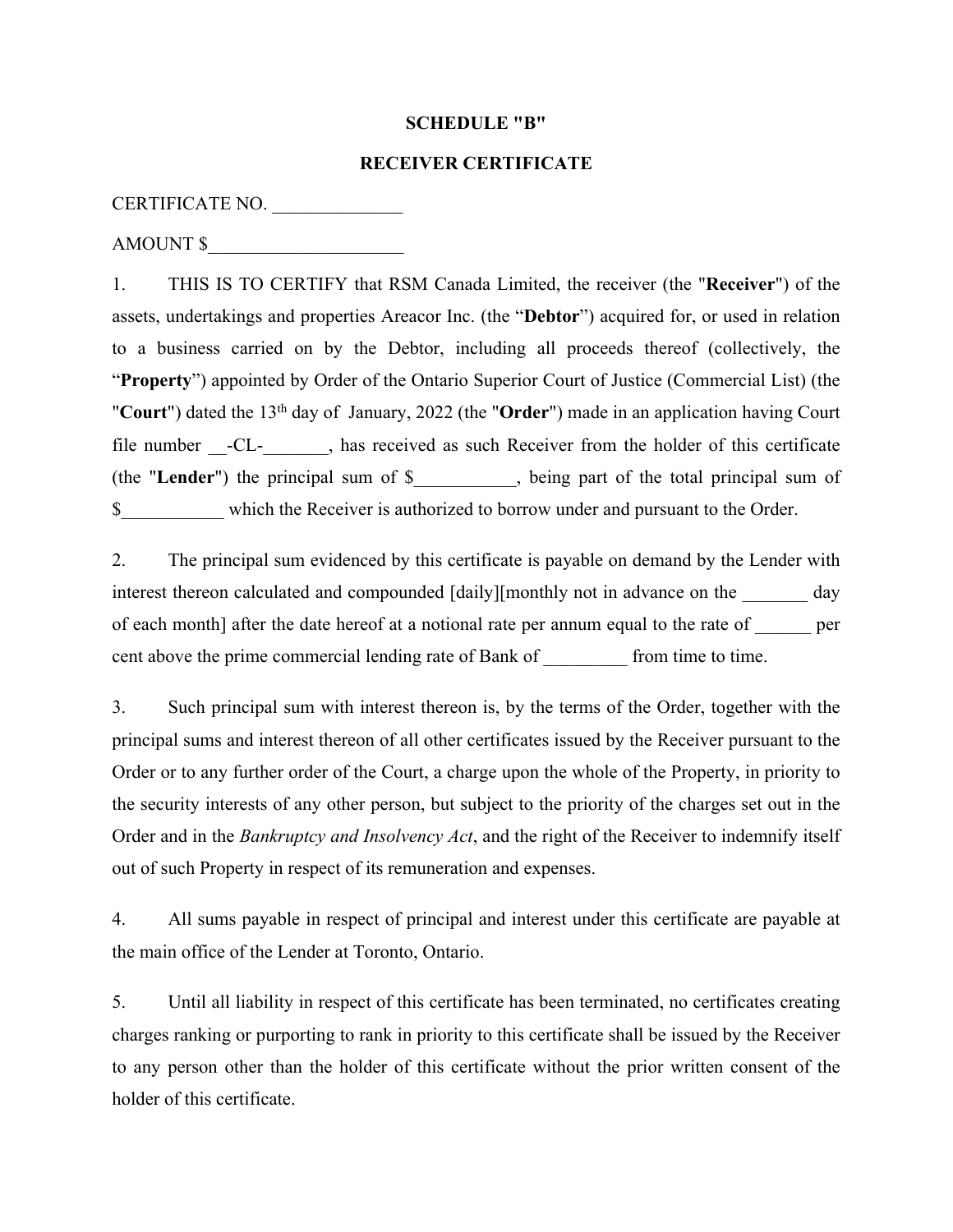6. The charge securing this certificate shall operate so as to permit the Receiver to deal with the Property as authorized by the Order and as authorized by any further or other order of the Court.

7. The Receiver does not undertake, and it is not under any personal liability, to pay any sum in respect of which it may issue certificates under the terms of the Order.

DATED the day of 302.

**RSM CANADA LIMITED**, solely in its capacity as Receiver of the Property, and not in its personal capacity

Per:

Name: Title: